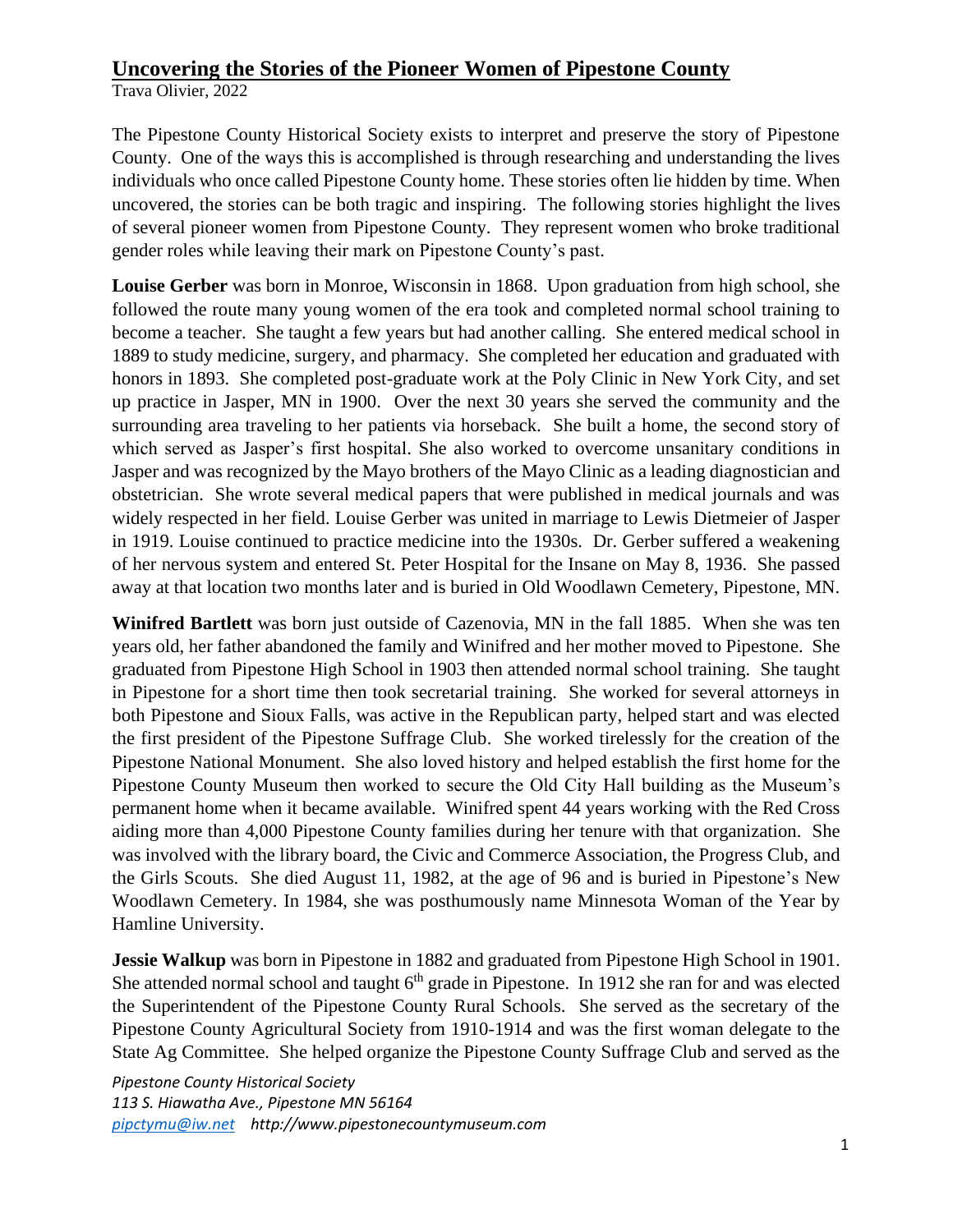Trava Olivier, 2022

first secretary for that organization. She went on to be named a state officer of the Minnesota Women's Suffrage Association and moved to Minneapolis. In 1917 she married Loran Bowker and the couple settled in California where she continued to be active in women's rights through the California Federation of Women's Clubs and the Henry M. Roberts Parliamentary Club. She died in Los Angeles in 1974 and is buried at the Rosedale Angeles Cemetery in that community.

**Katey Harrison** was born in Germany in 1858 and came to America at age 6. She married Civil War veteran Jeremiah Harrison on February 25, 1880, and the couple came to Pipestone County less than a week later. Six months after their arrival, the "long winter" began. Records kept by Katey tell how they twisted the prairie grass to fuel their fire, how blizzards lasted several days and came up suddenly making hunting virtually impossible and how they ground barley to supplement their dwindling coffee supply. Katey and Jeremiah went on to have 5 daughters. When Jeremiah died in 1908 Katey moved herself and the girls to a home in Pipestone. Four months later, daughter Francis died from a ruptured appendix. Katey's youngest daughter, Alice, was 13 years old at the time. Alice grew to adulthood and married and had two children before committing suicide. The three other daughters lived long lives, two of them remaining in the Pipestone area. Many of Katey's descendants remain in Pipestone County today. Katey died on July 1, 1948, and is buried in Old Woodlawn Cemetery, Pipestone.

**Adelaide Bennett** was born in New Hampshire and was highly educated. Her love of poetry led to a curiosity about the red rock Longfellow mentioned in his poem, *The Song of Hiawatha.* She wrote a letter to Pipestone that made it into the hands of town founder, Charles Bennett. A letter writing courtship began and the couple was married in 1878. The couple made Pipestone their home and Adelaide began writing poetry in earnest. Many of her poems were published in publications such as *Good Housekeeping* magazine. She also collected samples of the native grasses and flowers of the Pipestone prairie which she donated to Pipestone High School where it hung in the science wing until being destroyed by the Pipestone school fire of 1917. Adelaide was a charter member of the Pipestone Presbyterian Church, first President of the local chapter of the Women's Relief Corp, and the Chaplain of the Order of the Eastern Star. She became ill in the spring of 1911 and died October  $10<sup>th</sup>$  of that year. She is buried at Old Woodlawn Cemetery, Pipestone.

**Nellie Dodd** was born in Edgerton, MN and attended rural schools in the area before completing high school in Pipestone in 1909. She then attended Winona State College and graduated in 1914. She taught school in the Jasper area before teaching in Pipestone from 1924-1926. She ran for and was elected Superintendent of the Pipestone County Rural Schools in 1926, a role she held until retirement in 1945. Nellie was also active in the Presbyterian Church, served on the National Monument committee, and served on the Board of Directors for the local Christmas Seals Association. She became ill suddenly in 1961 and passed away at the Ashton Memorial Hospital on October 15, 1961. She is buried in Old Woodlawn Cemetery, Pipestone.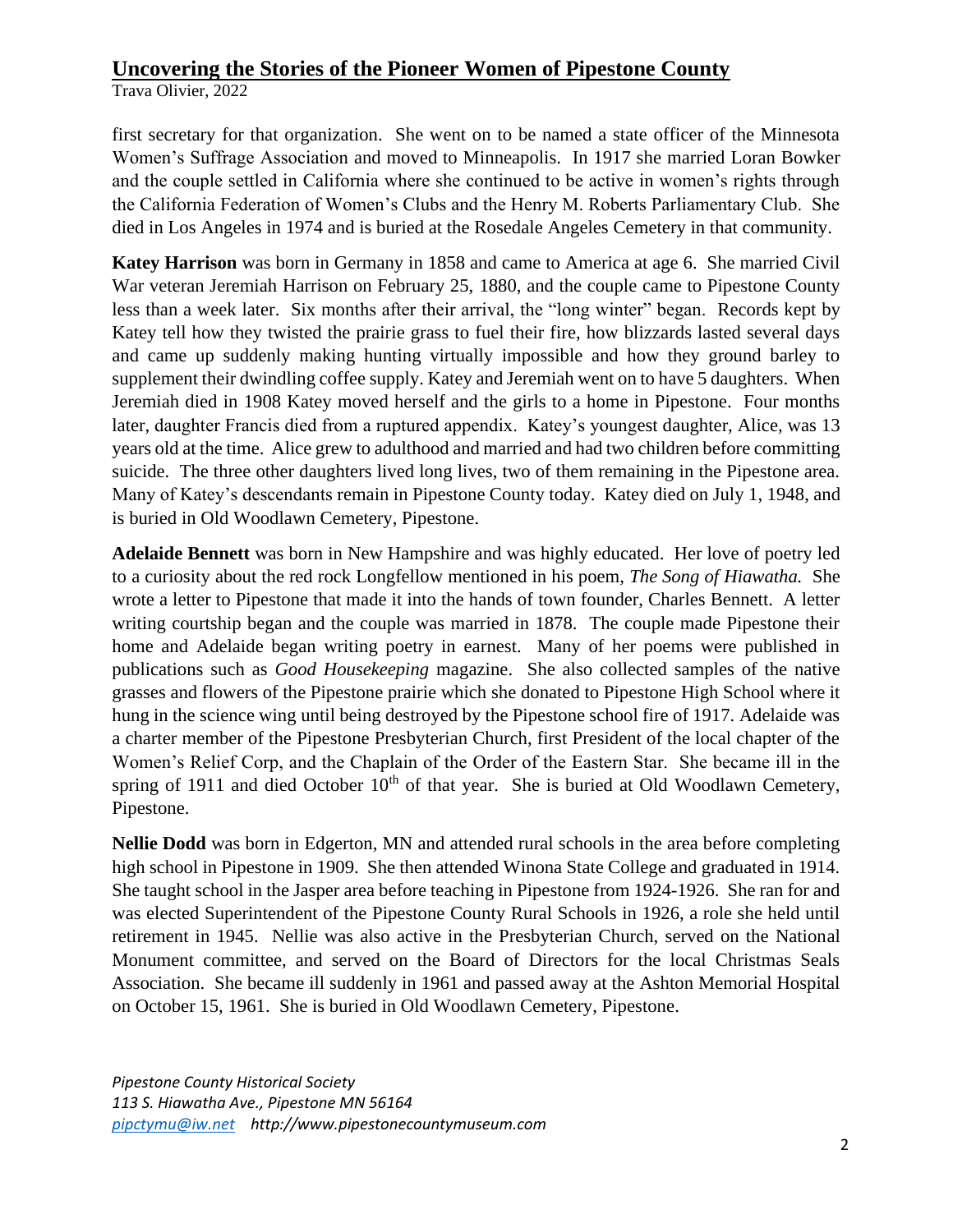Trava Olivier, 2022

**Elizabeth Butman** was born and raised in rural Wisconsin. Following her marriage to Eugene Butman on January 1, 1883, the couple came to Eugene's homestead in Troy township. Elizabeth went on to raise 8 children while boarding rural schoolteachers and hired men in the family home. She churned butter and sold eggs to supplement the family income and was known to hitch her own horse and buggy and travel 12-miles one way across the prairie to sell her products. The couple's farm was successful, and Elizabeth was able to keep house in a home the included a kerosene generator to provide electricity, running water, an indoor bathroom, and a telephone! Upon retirement the couple moved to a new home in Pipestone. On May 24, 1946, Elizabeth fell and suffered a broken hip. She was taken to the Ashton Memorial Hospital where she died two days later. She is buried in Old Woodlawn Cemetery, Pipestone.

**Mary Belle Brown** was born in Pipestone in 1901. When she was 11 years old her mother died and Mary Belle was raised by her father, Dr. Alex Brown, and several cousins and housekeepers. She enjoyed a lavish childhood complete with attending plays at the Ferris Grand Opera House, the earliest silent movies in local theaters, hosting tea parties for friends, and her own Shetland pony. She graduated from Pipestone High School in 1919, attended the University of Minnesota then transferred to Wellesley College in Massachusetts and graduated in 1925. She then earned a master's degree from the University of Chicago. She returned to Pipestone, cared for her father, and was involved with the Girl Scouts, Red Cross, American Association of University Women, and the Presbyterian Church. She died the Pipestone County Skilled Nursing Unit on April 30, 1994, at the age of 92 and is buried at Old Woodlawn Cemetery in Pipestone.

**Clara Skailand** was born in Pipestone in 1900 and graduated from Pipestone High School with the class of 1916. She attended Button's Business School and went to work for Pipestone County Agent, E.H. Ganrud. She earned a reputation as a skilled employee that led to Pipestone County Recorder, George Nash, recruiting her to be his assistant. When Nash passed away, Pipestone County commissioners appointed Skailand as his replacement. She later sought and won election to the office, a role she served from 1922-1932. She was the first woman in the State of Minnesota to hold that position. Following her tenure as County Recorder, she worked for the Federal Land Bank and then was a legal aid for a local law firm until her retirement in 1963. She was active in her church and enjoyed gardening and crocheting. She died at the Pipestone County Medical Center in March 1990 and is buried at Old Woodlawn Cemetery, Pipestone.

**E. Stella Perrigo** came to Pipestone County in 1886 with her husband Myron. They settled outside Hatfield and Stella began practicing as a homeopathic surgeon. In 1889 she was named the Pipestone County physician and was the only practicing female physician in the county. She was appointed to the Board of Directors of the Chicago College of Medicine, Surgery, and Hygiene in 1901. Stella continued to provide medical services in the Pipestone area into the 1930s and was a member of the American Institute of Homeopathy and the Minnesota State Medical Association. She died on March 25, 1936, at her niece's home in Mound, MN and is buried at Hillside Cemetery, Edgerton.

*Pipestone County Historical Society 113 S. Hiawatha Ave., Pipestone MN 56164 [pipctymu@iw.net](mailto:pipctymu@iw.net) http://www.pipestonecountymuseum.com*